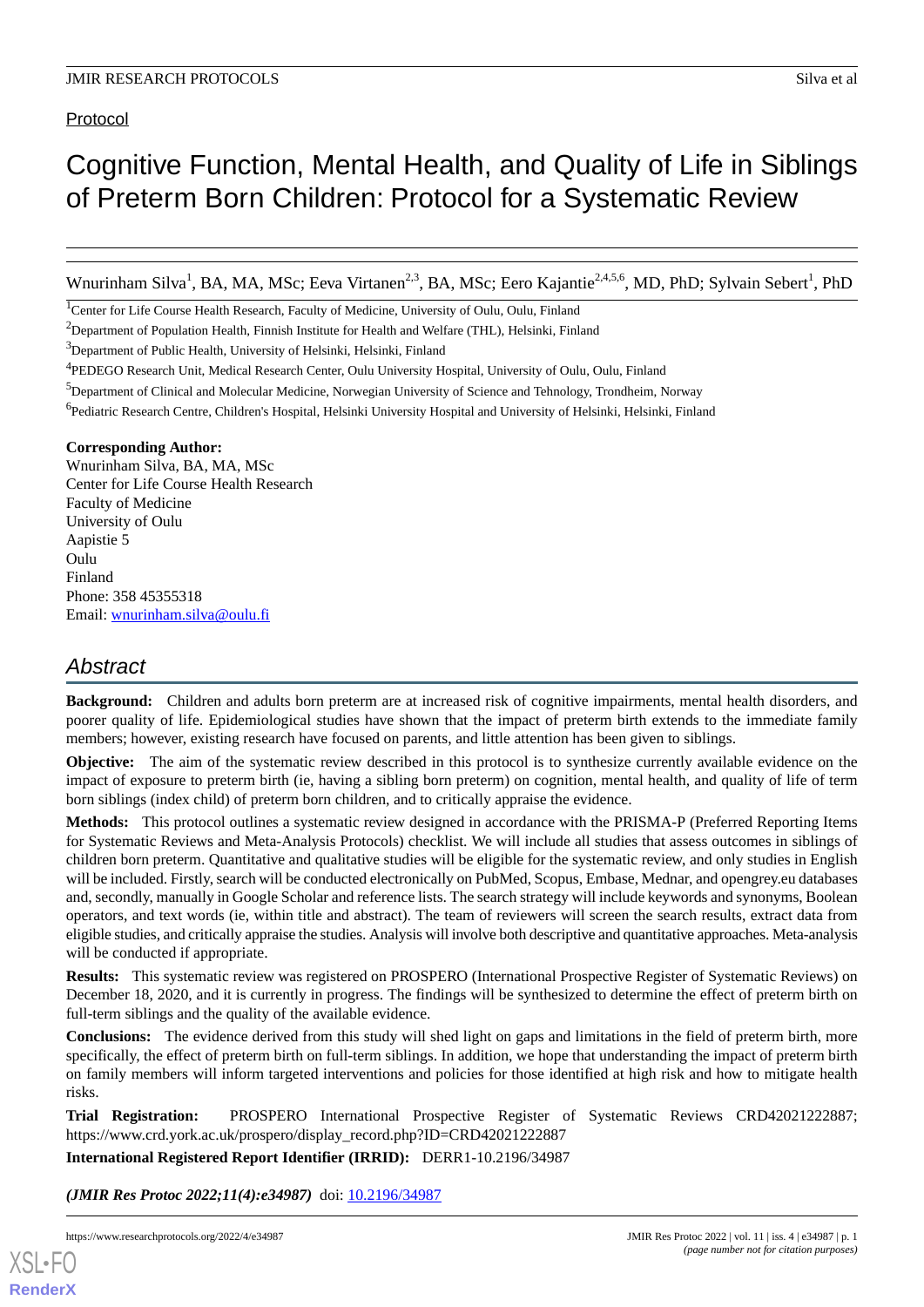#### **KEYWORDS**

preterm birth; birth weight; siblings; cognitive; mental health; quality of life; family

# *Introduction*

Global estimates show that 1 in 10 babies are born preterm, and approximately 1 million children die due to complications related to preterm birth every year [[1\]](#page-4-0). Although low- and middle-income countries account for more than half of the world's preterm births, several high-income countries have experienced an increase of preterm birth rate in the last decades [[2\]](#page-4-1).

Preterm birth is defined as infants born alive before 37 completed weeks of gestation or fewer than 259 days from the first date of a woman's last menstrual period [[1,](#page-4-0)[3](#page-4-2)]. The World Health Organization classifies preterm birth in three subcategories according to gestational age: babies born before 28 completed weeks of gestation are classified as extremely preterm; those born from 28 to 32 weeks are very preterm; and moderate-to-late preterm refer to those born between 32 and 37 weeks of gestation [\[1](#page-4-0)]. Prematurity has been associated to risks in neuropsychological functions, such as lower language skills [[4\]](#page-4-3), learning disabilities and academic challenges [[5\]](#page-4-4), and poor psychiatric and social well-being [\[6](#page-5-0)[-8\]](#page-5-1). Research looking at children born moderate and late preterm suggests that when compared with their term-born peers, moderate and late preterm children have poorer social-emotional competence and higher developmental delays and have 3 times higher odds of language impairment [\[9](#page-5-2)]. Similarly, extremely preterm children are found to have significantly lower academic attainment [\[10](#page-5-3)], lower health-related quality of life [[11\]](#page-5-4), and greater risk of having behavioral problems compared with their peers [[12\]](#page-5-5).

It has been well reported in the literature, however, that the impact of preterm birth reaches beyond the adverse health outcomes of the preterm child, also affecting the immediate family members. Epidemiological studies have suggested that the poor health outcomes of the family members result from strains posed by preterm birth [\[13](#page-5-6)[-15](#page-5-7)]. The adverse effects may differ in time points, according to gender and role in the family, severity of prematurity, the socioeconomic status of the family, and the support made available according to social structures. However, the focus has been placed on the impact of preterm birth on parents and associated environmental stressors [[16-](#page-5-8)[21\]](#page-5-9), and little attention has been given to the full-term born sibling of the preterm born child.

Siblings, the first peer group experience, are a bridge to building experiences, which are believed to be pillars for identity development, and traits that will be fundamental to creating relationships and life course experiences outside the family nucleus [\[22\]](#page-5-10). In families experiencing crisis or periods of stress, the sibling role is redefined [\[23](#page-5-11)]. While there may be opportunities for growth and positive experiences in such environment, there is also a possibility that family dynamics will increase the full-term child's responsibilities, inhibit their sense of self, and surface health challenges [\[23](#page-5-11)]. The association between family dynamics—such as parental stress and depression, interaction, attention, and nurturing—has been

recognized to play a crucial role in determining basic cognitive capacities [[24\]](#page-5-12), mental health [[25\]](#page-5-13), and quality of life [\[26](#page-5-14)] in early years and to contribute to adverse health outcomes during childhood and adulthood [[26\]](#page-5-14).

Our hypothesis is that siblings of preterm born infants are at risk of poor cognitive, mental health, and quality of life outcomes; that the adverse effects will be more prominent in early life (ie, primary school years); and that its intensity will attenuate into adulthood. A study looking at families with disabled children have reported that internalizing behavior problems are most prevalent among siblings of children with disabilities, compared to control [[24](#page-5-12)]. The study further reported that siblings in families with lower socioeconomic status were more exposed to stressful environments, and consequently at higher risk of adjustment problems [[24\]](#page-5-12). However, little is known about the impact of preterm birth on term born siblings. The existing research investigating the association between preterm birth and the health of siblings has approached this issue mainly in two ways: qualitatively [\[27](#page-5-15)[-31](#page-6-0)] and within a familial analysis with focus on parents [\[28](#page-6-1),[30-](#page-6-2)[33](#page-6-3)]. Two qualitative longitudinal studies conducted in Brazil used the perspective of the parents to investigate the impact of preterm birth on term born siblings, during the period of stay at the Neonatal Intensive Care Unit (NICU) [[28](#page-6-1)[,34](#page-6-4)] and up to 36 months of life of the preterm child [\[34](#page-6-4)]. Both studies reported an impact on mothers and index children's relationship as a consequence of the imposed separation resulting from the mother's need to stay with the preterm newborn at the hospital and placing the siblings under the care of their social support network. In addition, the studies reported that the changes in family dynamics often led to feelings of jealousy, uncertainty, and anxiety conveyed through questions around the preterm born's health. Another study used direct observation and play to sketch behavioral profiles of 10 children aged between 20 months to 6 years with siblings in the NICU [[27\]](#page-5-15). The author of the study described the term born siblings' phantasies, defenses, and anxieties during the stay of the preterm sibling in the NICU as accompanied by ambiguous feelings and actions [[27\]](#page-5-15). In their longitudinal study, Saigal et al [\[33](#page-6-3)] briefly discussed the impact of preterm birth on siblings, attributing the observed negative impact to reduced parental attention. Similar conclusions were drawn in a phenomenological study by Gaal et al [\[29](#page-6-5)], which investigated the experience of 28 term born adults, aged between 17 and 35 years, who grew up with a preterm born sibling. The conclusions were supported by theories arguing that differences in parent-child relationships within families can originate from parents' different treatment, but also can arise from differences in children's attributes [[35\]](#page-6-6). In addition to the differentiation treatment, the full-term born siblings also reported feelings of loyalty and responsibility toward their preterm born siblings, despite acknowledgment that preterm siblings disrupted their lives [\[29](#page-6-5)].

In synthesis, although the above studies constitute an invaluable contribution to the subject, they suffer from two main limitations. First, they focus on parental reports of sibling health,

 $XS$  $\cdot$ FC **[RenderX](http://www.renderx.com/)**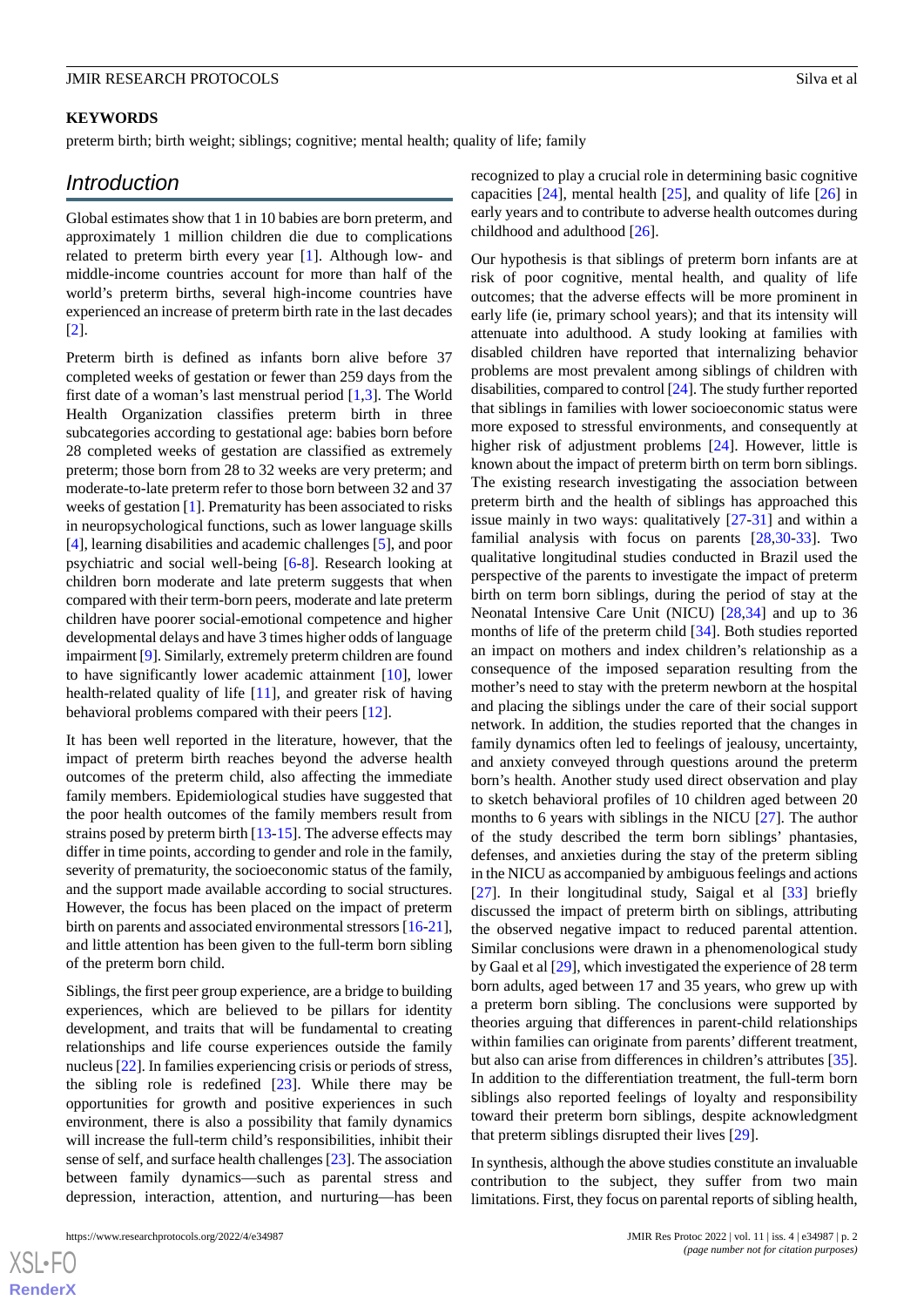which provides a potentially subjective and colored depiction of the siblings' experience. Second, their focus on experiences delimits the conclusions on power and effect of exposure. For example, although the current research suggests that the sibling effect may be important, it is not clear how important the effect may be. It is crucial to understand the degrees to which preterm birth and the different levels of impairment and disability of the preterm born child act as risk factors to the full-term sibling.

Therefore, the purpose of the systematic review will be to synthesize the available evidence investigating and reporting cognition, mental health, and quality of life outcomes of the index child exposed to preterm birth, from early years to adulthood. In addition, we are interested in investigating the effect of outcomes in different ages, and we will critically appraise the evidence. Understanding the impact of preterm birth on term born children may pave the way to targeted, participatory interventions and policies for those identified at high risk and allow for health risks to be mitigated.

# *Methods*

# **Protocol Registration**

The protocol is based on the PRISMA-P (Preferred Reporting Items for Systematic Reviews and Meta-Analysis Protocols) checklist. The review protocol has been registered in PROSPERO (International Prospective Register of Systematic Reviews) database (registration CRD42021222887). The review team are 2 PhD candidates (WS and EV), 1 clinician (EK), and 1 epidemiologist (SS). The team offers a multidisciplinary background in maternal and child health, pediatrics, and life-course epidemiology.

#### **Eligibility Criteria**

The traditional systematic review approach based on the Population, Intervention, Comparator, and Outcome framework was used in this protocol to outline the eligibility criteria.

We will include studies in which study the population comprises the index children and their preterm born siblings. Studies where preterm population information on gestational age and birth weight is provided will be included; however, those studies providing only birth weight will only be included when the reported birth weight is lower than 1500 gr. Studies whose population is solely preterm children with major neurodevelopmental impairment (ie, cerebral palsy and mental retardation) will be included, and sensitivity analysis will be conducted where possible. In addition, studies investigating or reporting cognitive outcomes, mental health outcomes, and quality of life outcomes of the index children will be included. Studies including survivor and nonsurvivor preterm siblings will also be included. We are interested in research studies using school records, health professional and parental reports, and reports by the index children. Finally, only studies in English will be included, for reproducibility and to allow both reviewers to contribute equally to the review process.

Studies reporting only the preterm sibling outcomes with term-born siblings as controls will be excluded, and studies defining preterm birth as birth weight of lower than 2500 gr, but without indication of gestational age, will also be excluded.

[XSL](http://www.w3.org/Style/XSL)•FO **[RenderX](http://www.renderx.com/)**

#### **Outcomes**

The outcomes of the review will be grouped under the following headings: (1) cognitive outcomes, which include cognitive test scores, rates of cognitive impairment, reported learning difficulties, and related traits; (2) mental health outcomes, which include psychiatric diagnoses, subthreshold symptoms, and behavioral traits predicting mental health disorders; and (3) quality of life outcomes, which include standardized quality of life questionnaires on life events such as education, occupation, or starting a family.

#### **Information Sources**

Studies will be identified using two approaches. First, electronic searches will be conducted on PubMed, Scopus, and Embase electronic databases. For grey literature, we will be using opengrey.eu and Mednar databases. Second, we will conduct manual searches on Google Scholar and on reference lists of the relevant articles obtained on electronic databases, to retrieve additional relevant articles. The search will be conducted by 2 reviewers, WS and EV, in consultation with an expert librarian.

#### **Search Strategies**

The search strategy includes keywords (ie, MeSH [Medical Subject Headings] terms), a set of synonyms for the keywords, and text words (ie, within title and abstract) which will be combined, as illustrated in [Multimedia Appendices 1](#page-4-5) and [2](#page-4-6). These search terms will be entered into the databases and will be truncated as appropriate recurring to use of Boolean operators.

#### **Study Selection**

Literature search results will be transferred to a reference management software and screened for duplicates. The review of the studies will be conducted by WS and EV in two stages using the review's eligibility criteria. The first phase of the selection process consists of the screening of titles and abstracts. The second phase will involve examination of the full text for compliance of studies with eligibility criteria. In case of disagreement at any of the above stages, a third reviewer will be brought in for a decision. In case of insufficient information in the articles, WS will contact the authors for clarification. There will be given 2 weeks to receive a reply before the article is excluded for lack of reply and insufficient information. The data will be recorded in a Microsoft Excel spreadsheet that is shared between the reviewers and supervisory team. Records of all searches in the different databases will be kept, and the search process will be presented in a PRISMA flow chart to show the details of the selection process.

#### **Data Extraction**

Two reviewers will conduct data extraction in order to minimize bias and reduce error. For all records, the following details will be recorded: title, authors, publication date, study design, country, population characteristics (including number of participants, birth subcategories, and weight), methods, outcome data, and time point of measurements [\(Table 1\)](#page-3-0). Data will be organized in a way that will support and enable interpretation of results in the data synthesis stage. A standardized data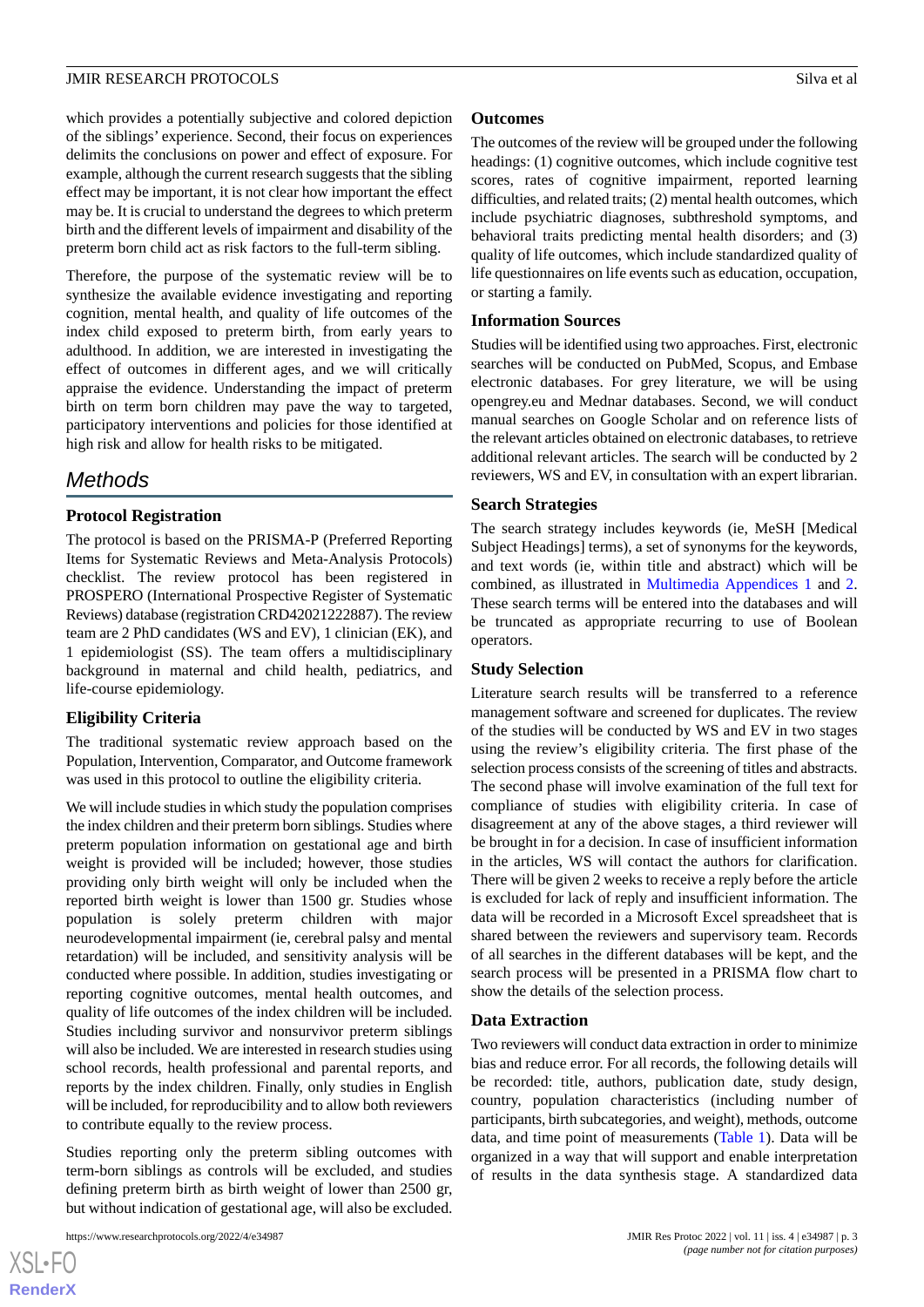extraction form will be created for use among reviewers. The data extraction form will be piloted by EK and SS.

<span id="page-3-0"></span>**Table 1.** Data extraction variables.

| Variables                  | Content                                                                                                         |
|----------------------------|-----------------------------------------------------------------------------------------------------------------|
| Study                      | Authors<br>٠<br>Title<br><b>Publication status</b><br>Publication date<br>Study aims<br>Study design<br>Country |
| Classifications            | Prematurity subcategory model used<br>Prematurity subcategories description<br>٠<br>Birth weight measure used   |
| Age                        | Age of preterm children at time of study                                                                        |
| Population characteristics | Population type<br>Population size                                                                              |
| Time point                 | Time point of measurement                                                                                       |
| Outcomes                   | Outcomes reported                                                                                               |
| Results                    | Significance of evidence (statistical)                                                                          |

#### **Critical Appraisal**

All selected studies will be fully evaluated for quality. Critical appraisal will be conducted by WS and EV. A quality assessment tool based on the Critical Appraisal Skills Programme and the Joanna Briggs Institute Critical Appraisal tool will be used to assess the quality and conduct the validity of the selected studies. The tool has been tailored to allow evaluation of studies using different methodologies. The studies will be assessed for internal and external validity and bias.

#### **Data Synthesis**

Data synthesis will be conducted using both quantitative and qualitative methods. A summary table of all included studies will be provided, and interpretation of findings will include a summary of inclusion and exclusion criteria. This will be accompanied by a flow diagram including the number of unique records identified by the searches, records excluded after preliminary screening, records retrieved in full text, studies excluded after assessment of the full text, and studies meeting the eligibility criteria for the review. Methods and design of the studies will also be analyzed, and the potential study bias discussed. Evidence will be graded using the GRADE (grading of recommendations, assessment, development, and evaluation) system, and a summary of findings table presented.

#### **Quantitative Data Synthesis**

If 3 or more studies are available for analysis, meta-analysis will be conducted to generate a more precise estimate of the magnitude of effect on health outcomes of parents and full-term siblings, using R statistical software (The R Foundation). The most appropriate statistical analysis will be chosen and used, considering type of studies and heterogeneity of the final studies. If appropriate, subgroup analysis will be carried out to explore

[XSL](http://www.w3.org/Style/XSL)•FO **[RenderX](http://www.renderx.com/)**

differences between preterm subcategories, provided the data presented on literature allow such examination.

#### **Qualitative Data Synthesis**

Qualitative evidence will be analyzed using the metastudy methodology [[36\]](#page-6-7). This approach is conducted in two stages, which are the following: (1) analysis stage, which involves analyzing theory (metatheory), methods (metamethod), and findings (metadata analysis) of the primary studies; and (2) meta-synthesis stage, which involves an in-depth interpretation of the results to create an understanding of the topic being studied [\[36](#page-6-7),[37\]](#page-6-8).

The metamethod and metatheory analysis will be guided by our aim to critically appraise the available evidence on cognition, mental health, and quality of life outcomes of the index child exposed to preterm birth. In addition, we will evaluate the theoretical framework used in the qualitative study, how these theories support the methods used, and the conclusions achieved in each study. As part of the metadata analysis, we will critically interpret the results and find similarities and discrepancies between the included studies [[36\]](#page-6-7).

#### **Amendments**

Any protocol amendments will be properly documented by the authors, including date of changes, description of the changes, and rationale for changes.

#### **Ethics and Dissemination**

Ethical approval is not needed for this systematic review because primary data will not be collected. The systematic review will be published in a peer-reviewed journal.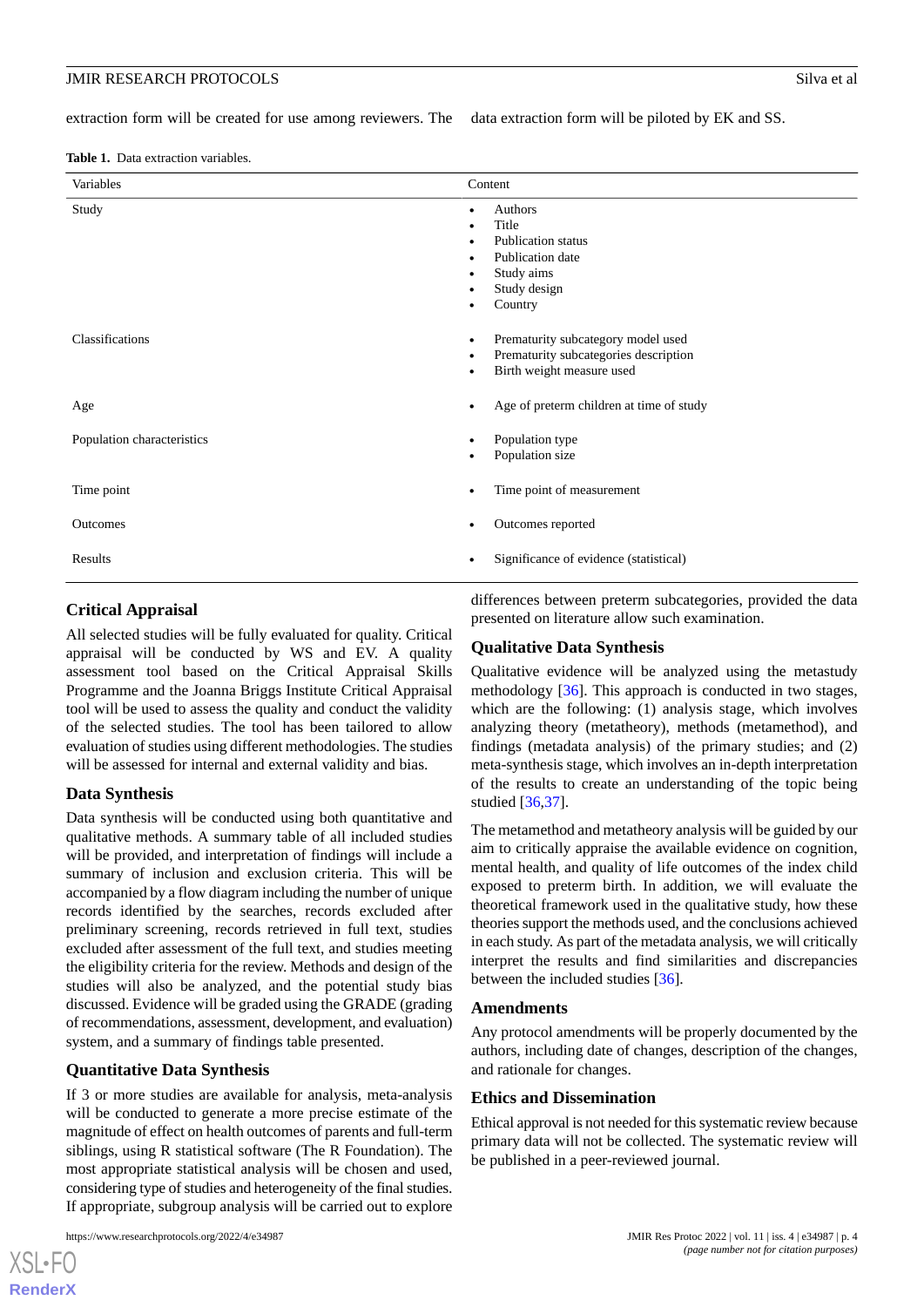#### **Patient and Public Involvement in Research**

It was not appropriate or possible to involve patients or the public in the design, conduct, reporting, or dissemination plans of this protocol and respective systematic review.

# *Results*

This systematic review was registered on PROSPERO on December 18, 2020, and it is currently in progress. The findings will be synthesized to determine the effect of preterm birth on full-term siblings and the quality of the available evidence.

# *Discussion*

Our systematic review aims to synthesize the best available evidence on the long-term trajectory of the impact of preterm birth on health outcomes of index children and offer a detailed

appraisal of the methodological quality of the research. This review is the first attempt to synthesize and critically appraise evidence on the impact of exposure to preterm birth on full-term born siblings, to the best of our knowledge. In doing so, we reinforce the importance of recognizing extended familial factors when considering preterm birth. This systematic review will follow PRISMA guidelines, and we aim to follow high-standard quality; however, we recognize the ever-existing risk of bias and that this may represent a study limitation. We will implement several strategies to minimize risk of bias, such as blinded review, as well as discussions between reviewers and within the review team at each stage of the review and validate data to ensure reliability. It is expected that a critical evaluation of the existing literature will provide an insight into the gaps and limitations of the longitudinal study of preterm birth and inform future works in this field.

#### **Acknowledgments**

This research is funded by the University of Oulu Graduate School, and it has received no specific grant from any funding agency in the public, commercial, or not-for-profit sectors.

# **Data Availability**

All data relevant to the study are included in the article or uploaded as supplementary information.

# **Authors' Contributions**

WS led the development of the protocol, wrote the first draft of the manuscript, and integrated the comments from coauthors. EK and SS provided mentorship and supervision to WS, critically revised successive drafts of the manuscript, provided important intellectual input, and approved the final version for publication. EV critically revised the final draft of the manuscript, provided important intellectual input, and approved the final version for publication.

#### <span id="page-4-5"></span>**Conflicts of Interest**

None declared.

# <span id="page-4-6"></span>**Multimedia Appendix 1**

Pubmed search. [[PDF File \(Adobe PDF File\), 103 KB](https://jmir.org/api/download?alt_name=resprot_v11i4e34987_app1.pdf&filename=d69494d633c85c52b2598a8d8688cfe4.pdf)-[Multimedia Appendix 1\]](https://jmir.org/api/download?alt_name=resprot_v11i4e34987_app1.pdf&filename=d69494d633c85c52b2598a8d8688cfe4.pdf)

# <span id="page-4-0"></span>**Multimedia Appendix 2**

#### <span id="page-4-1"></span>Scopus search. [[PDF File \(Adobe PDF File\), 81 KB](https://jmir.org/api/download?alt_name=resprot_v11i4e34987_app2.pdf&filename=a4ef66bded3411e5558a9d536d6dc6c5.pdf)-[Multimedia Appendix 2\]](https://jmir.org/api/download?alt_name=resprot_v11i4e34987_app2.pdf&filename=a4ef66bded3411e5558a9d536d6dc6c5.pdf)

#### <span id="page-4-2"></span>**References**

[XSL](http://www.w3.org/Style/XSL)•FO **[RenderX](http://www.renderx.com/)**

- <span id="page-4-3"></span>1. Preterm Birth. World Health Organization. URL:<https://www.who.int/news-room/fact-sheets/detail/preterm-birth> [accessed 2020-10-22]
- <span id="page-4-4"></span>2. Vogel JP, Chawanpaiboon S, Moller A, Watananirun K, Bonet M, Lumbiganon P. The global epidemiology of preterm birth. Best Pract Res Clin Obstet Gynaecol 2018 Oct;52:3-12. [doi: [10.1016/j.bpobgyn.2018.04.003](http://dx.doi.org/10.1016/j.bpobgyn.2018.04.003)] [Medline: [29779863](http://www.ncbi.nlm.nih.gov/entrez/query.fcgi?cmd=Retrieve&db=PubMed&list_uids=29779863&dopt=Abstract)]
- 3. World Health Organization, March of Dimes, Save the Children. Born too soon: the global action report on preterm birth. Geneva, Switzerland: World Health Organization; 2012.
- 4. Kunnari S, Yliherva A, Paavola L, Peltoniemi OM. Expressive language skills in Finnish two-year-old extremely- and very-low-birth-weight preterm children. Folia Phoniatr Logop 2012;64(1):5-11. [doi: [10.1159/000328641\]](http://dx.doi.org/10.1159/000328641) [Medline: [21701186](http://www.ncbi.nlm.nih.gov/entrez/query.fcgi?cmd=Retrieve&db=PubMed&list_uids=21701186&dopt=Abstract)]
- 5. Lind A, Nyman A, Lehtonen L, Haataja L. Predictive value of psychological assessment at five years of age in the long-term follow-up of very preterm children. Child Neuropsychol 2020 Apr;26(3):312-323. [doi: [10.1080/09297049.2019.1674267](http://dx.doi.org/10.1080/09297049.2019.1674267)] [Medline: [31578920](http://www.ncbi.nlm.nih.gov/entrez/query.fcgi?cmd=Retrieve&db=PubMed&list_uids=31578920&dopt=Abstract)]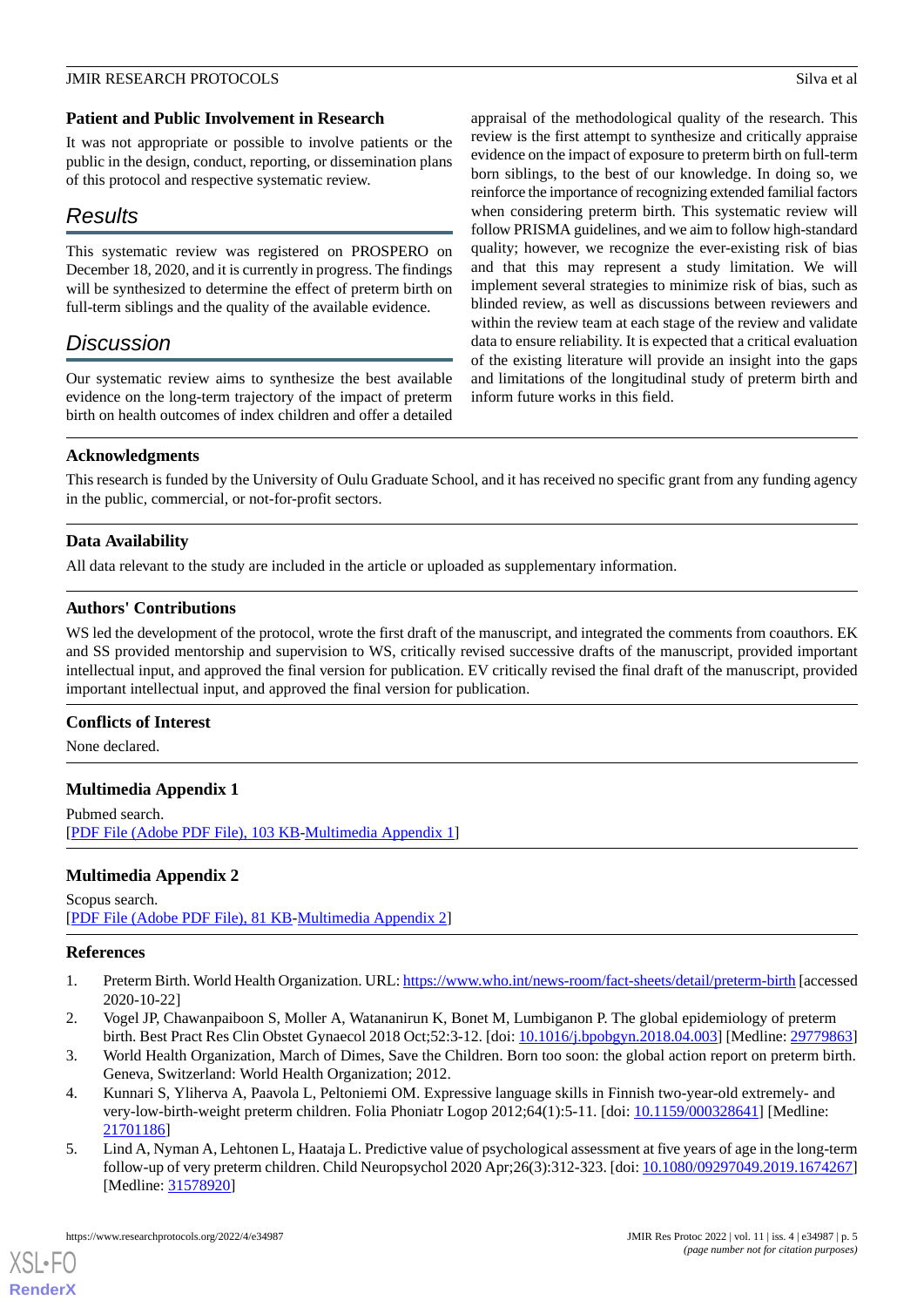- <span id="page-5-0"></span>6. Bilgin A, Mendonca M, Wolke D. Preterm Birth/Low Birth Weight and Markers Reflective of Wealth in Adulthood: A Meta-analysis. Pediatrics 2018 Jul;142(1):A. [doi: [10.1542/peds.2017-3625](http://dx.doi.org/10.1542/peds.2017-3625)] [Medline: [29875181\]](http://www.ncbi.nlm.nih.gov/entrez/query.fcgi?cmd=Retrieve&db=PubMed&list_uids=29875181&dopt=Abstract)
- <span id="page-5-1"></span>7. Kajantie E, Strang-Karlsson S, Evensen KAI, Haaramo P. Adult outcomes of being born late preterm or early term - What do we know? Semin Fetal Neonatal Med 2019 Feb;24(1):66-83. [doi: [10.1016/j.siny.2018.11.001\]](http://dx.doi.org/10.1016/j.siny.2018.11.001) [Medline: [30420114](http://www.ncbi.nlm.nih.gov/entrez/query.fcgi?cmd=Retrieve&db=PubMed&list_uids=30420114&dopt=Abstract)]
- 8. Vääräsmäki M, Sipola-Leppänen M, Tikanmäki M, Matinolli H, Pesonen A, Räikkönen K, et al. Independent Living and Romantic Relations Among Young Adults Born Preterm. PEDIATRICS 2015 Jan 26;135(2):X10-X10. [doi: [10.1542/peds.2014-1345d\]](http://dx.doi.org/10.1542/peds.2014-1345d)
- <span id="page-5-3"></span><span id="page-5-2"></span>9. Cheong JL, Doyle LW, Burnett AC, Lee KJ, Walsh JM, Potter CR, et al. Association Between Moderate and Late Preterm Birth and Neurodevelopment and Social-Emotional Development at Age 2 Years. JAMA Pediatr 2017 Apr 01;171(4):e164805. [doi: [10.1001/jamapediatrics.2016.4805](http://dx.doi.org/10.1001/jamapediatrics.2016.4805)]
- <span id="page-5-4"></span>10. Johnson S, Wolke D, Hennessy E, Marlow N. Educational outcomes in extremely preterm children: neuropsychological correlates and predictors of attainment. Dev Neuropsychol 2011 Jan 25;36(1):74-95. [doi: [10.1080/87565641.2011.540541](http://dx.doi.org/10.1080/87565641.2011.540541)] [Medline: [21253992](http://www.ncbi.nlm.nih.gov/entrez/query.fcgi?cmd=Retrieve&db=PubMed&list_uids=21253992&dopt=Abstract)]
- <span id="page-5-5"></span>11. Saigal S, Ferro MA, Van Lieshout RJ, Schmidt LA, Morrison KM, Boyle MH. Health-Related Quality of Life Trajectories of Extremely Low Birth Weight Survivors into Adulthood. J Pediatr 2016 Dec;179:68-73.e1. [doi: [10.1016/j.jpeds.2016.08.018\]](http://dx.doi.org/10.1016/j.jpeds.2016.08.018) [Medline: [27592095](http://www.ncbi.nlm.nih.gov/entrez/query.fcgi?cmd=Retrieve&db=PubMed&list_uids=27592095&dopt=Abstract)]
- <span id="page-5-6"></span>12. Linsell L, Johnson S, Wolke D, Morris J, Kurinczuk JJ, Marlow N. Trajectories of behavior, attention, social and emotional problems from childhood to early adulthood following extremely preterm birth: a prospective cohort study. Eur Child Adolesc Psychiatry 2019 Apr 7;28(4):531-542 [\[FREE Full text\]](http://europepmc.org/abstract/MED/30191335) [doi: [10.1007/s00787-018-1219-8](http://dx.doi.org/10.1007/s00787-018-1219-8)] [Medline: [30191335](http://www.ncbi.nlm.nih.gov/entrez/query.fcgi?cmd=Retrieve&db=PubMed&list_uids=30191335&dopt=Abstract)]
- 13. Henderson J, Carson C, Redshaw M. Impact of preterm birth on maternal well-being and women's perceptions of their baby: a population-based survey. BMJ Open 2016 Oct 08;6(10):e012676 [\[FREE Full text\]](https://bmjopen.bmj.com/lookup/pmidlookup?view=long&pmid=27855105) [doi: [10.1136/bmjopen-2016-012676\]](http://dx.doi.org/10.1136/bmjopen-2016-012676) [Medline: [27855105](http://www.ncbi.nlm.nih.gov/entrez/query.fcgi?cmd=Retrieve&db=PubMed&list_uids=27855105&dopt=Abstract)]
- <span id="page-5-8"></span><span id="page-5-7"></span>14. Lakshmanan A, Agni M, Lieu T, Fleegler E, Kipke M, Friedlich PS, et al. Health Qual Life Outcomes 2017 Feb 16;15(1):38 [[FREE Full text](https://hqlo.biomedcentral.com/articles/10.1186/s12955-017-0602-3)] [doi: [10.1186/s12955-017-0602-3\]](http://dx.doi.org/10.1186/s12955-017-0602-3) [Medline: [28209168](http://www.ncbi.nlm.nih.gov/entrez/query.fcgi?cmd=Retrieve&db=PubMed&list_uids=28209168&dopt=Abstract)]
- 15. Saigal S, Pinelli J, Streiner DL, Boyle M, Stoskopf B. Impact of extreme prematurity on family functioning and maternal health 20 years later. Pediatrics 2010 Jul;126(1):e81-e88. [doi: [10.1542/peds.2009-2527](http://dx.doi.org/10.1542/peds.2009-2527)] [Medline: [20530081\]](http://www.ncbi.nlm.nih.gov/entrez/query.fcgi?cmd=Retrieve&db=PubMed&list_uids=20530081&dopt=Abstract)
- 16. Ionio C, Colombo C, Brazzoduro V, Mascheroni E, Confalonieri E, Castoldi F, et al. Mothers and Fathers in NICU: The Impact of Preterm Birth on Parental Distress. Eur J Psychol 2016 Nov 18;12(4):604-621 [[FREE Full text](http://europepmc.org/abstract/MED/27872669)] [doi: [10.5964/ejop.v12i4.1093\]](http://dx.doi.org/10.5964/ejop.v12i4.1093) [Medline: [27872669\]](http://www.ncbi.nlm.nih.gov/entrez/query.fcgi?cmd=Retrieve&db=PubMed&list_uids=27872669&dopt=Abstract)
- 17. Latva R, Korja R, Salmelin RK, Lehtonen L, Tamminen T. How is maternal recollection of the birth experience related to the behavioral and emotional outcome of preterm infants? Early Hum Dev 2008 Sep;84(9):587-594. [doi: [10.1016/j.earlhumdev.2008.02.002\]](http://dx.doi.org/10.1016/j.earlhumdev.2008.02.002) [Medline: [18403139\]](http://www.ncbi.nlm.nih.gov/entrez/query.fcgi?cmd=Retrieve&db=PubMed&list_uids=18403139&dopt=Abstract)
- 18. Lundqvist P, Weis J, Sivberg B. Parents' journey caring for a preterm infant until discharge from hospital-based neonatal home care-A challenging process to cope with. J Clin Nurs 2019 Aug 09;28(15-16):2966-2978. [doi: [10.1111/jocn.14891](http://dx.doi.org/10.1111/jocn.14891)] [Medline: [31017322](http://www.ncbi.nlm.nih.gov/entrez/query.fcgi?cmd=Retrieve&db=PubMed&list_uids=31017322&dopt=Abstract)]
- <span id="page-5-9"></span>19. O'Donovan A, Nixon E. "Weathering the storm:" Mothers' and fathers' experiences of parenting a preterm infant. Infant Ment Health J 2019 Jul 31;40(4):573-587. [doi: [10.1002/imhj.21788](http://dx.doi.org/10.1002/imhj.21788)] [Medline: [31044448](http://www.ncbi.nlm.nih.gov/entrez/query.fcgi?cmd=Retrieve&db=PubMed&list_uids=31044448&dopt=Abstract)]
- <span id="page-5-10"></span>20. Russell G, Sawyer A, Rabe H, Abbott J, Gyte G, Duley L, "Very Preterm Birth Qualitative Collaborative Group". Parents' views on care of their very premature babies in neonatal intensive care units: a qualitative study. BMC Pediatr 2014 Sep 13;14(1):230 [[FREE Full text\]](https://bmcpediatr.biomedcentral.com/articles/10.1186/1471-2431-14-230) [doi: [10.1186/1471-2431-14-230](http://dx.doi.org/10.1186/1471-2431-14-230)] [Medline: [25216714](http://www.ncbi.nlm.nih.gov/entrez/query.fcgi?cmd=Retrieve&db=PubMed&list_uids=25216714&dopt=Abstract)]
- <span id="page-5-11"></span>21. Treyvaud K, Lee KJ, Doyle LW, Anderson PJ. Very preterm birth influences parental mental health and family outcomes seven years after birth. J Pediatr 2014 Mar;164(3):515-521 [\[FREE Full text](http://europepmc.org/abstract/MED/24359937)] [doi: [10.1016/j.jpeds.2013.11.001\]](http://dx.doi.org/10.1016/j.jpeds.2013.11.001) [Medline: [24359937](http://www.ncbi.nlm.nih.gov/entrez/query.fcgi?cmd=Retrieve&db=PubMed&list_uids=24359937&dopt=Abstract)]
- <span id="page-5-12"></span>22. Caplan R. Someone Else Can Use This Time More Than Me: Working with College Students with Impaired Siblings. Journal of College Student Psychotherapy 2011 Mar 31;25(2):120-131. [doi: [10.1080/87568225.2011.556933\]](http://dx.doi.org/10.1080/87568225.2011.556933)
- <span id="page-5-13"></span>23. Lamorey S. Parentification of Siblings of Children With Disability or Chronic Disease. In: Burdened children: Theory, research, and treatment of parentification. Thousand Oaks, California, USA: Sage; 1999:75-91.
- <span id="page-5-14"></span>24. Nampijja M, Kizindo R, Apule B, Lule S, Muhangi L, Titman A, et al. The role of the home environment in neurocognitive development of children living in extreme poverty and with frequent illnesses: a cross-sectional study. Wellcome Open Res 2018 Dec 3;3:152 [[FREE Full text\]](http://europepmc.org/abstract/MED/30687794) [doi: [10.12688/wellcomeopenres.14702.1](http://dx.doi.org/10.12688/wellcomeopenres.14702.1)] [Medline: [30687794](http://www.ncbi.nlm.nih.gov/entrez/query.fcgi?cmd=Retrieve&db=PubMed&list_uids=30687794&dopt=Abstract)]
- <span id="page-5-15"></span>25. Knudsen EI, Heckman JJ, Cameron JL, Shonkoff JP. Economic, neurobiological, and behavioral perspectives on building America's future workforce. Proc Natl Acad Sci U S A 2006 Jul 05;103(27):10155-10162 [[FREE Full text\]](http://europepmc.org/abstract/MED/16801553) [doi: [10.1073/pnas.0600888103\]](http://dx.doi.org/10.1073/pnas.0600888103) [Medline: [16801553](http://www.ncbi.nlm.nih.gov/entrez/query.fcgi?cmd=Retrieve&db=PubMed&list_uids=16801553&dopt=Abstract)]
- 26. Shonkoff JP, Garner AS, Committee on Psychosocial Aspects of ChildFamily Health, Committee on Early Childhood' Adoption, Dependent Care, Section on Developmental Behavioral Pediatrics. The lifelong effects of early childhood adversity and toxic stress. Pediatrics 2012 Jan;129(1):e232-e246. [doi: [10.1542/peds.2011-2663](http://dx.doi.org/10.1542/peds.2011-2663)] [Medline: [22201156\]](http://www.ncbi.nlm.nih.gov/entrez/query.fcgi?cmd=Retrieve&db=PubMed&list_uids=22201156&dopt=Abstract)
- 27. Camhi C. Siblings of premature babies: Thinking about their experience. Infant Observation 2005 Dec;8(3):209-233. [doi: [10.1080/13698030500375776\]](http://dx.doi.org/10.1080/13698030500375776)

[XSL](http://www.w3.org/Style/XSL)•FO **[RenderX](http://www.renderx.com/)**